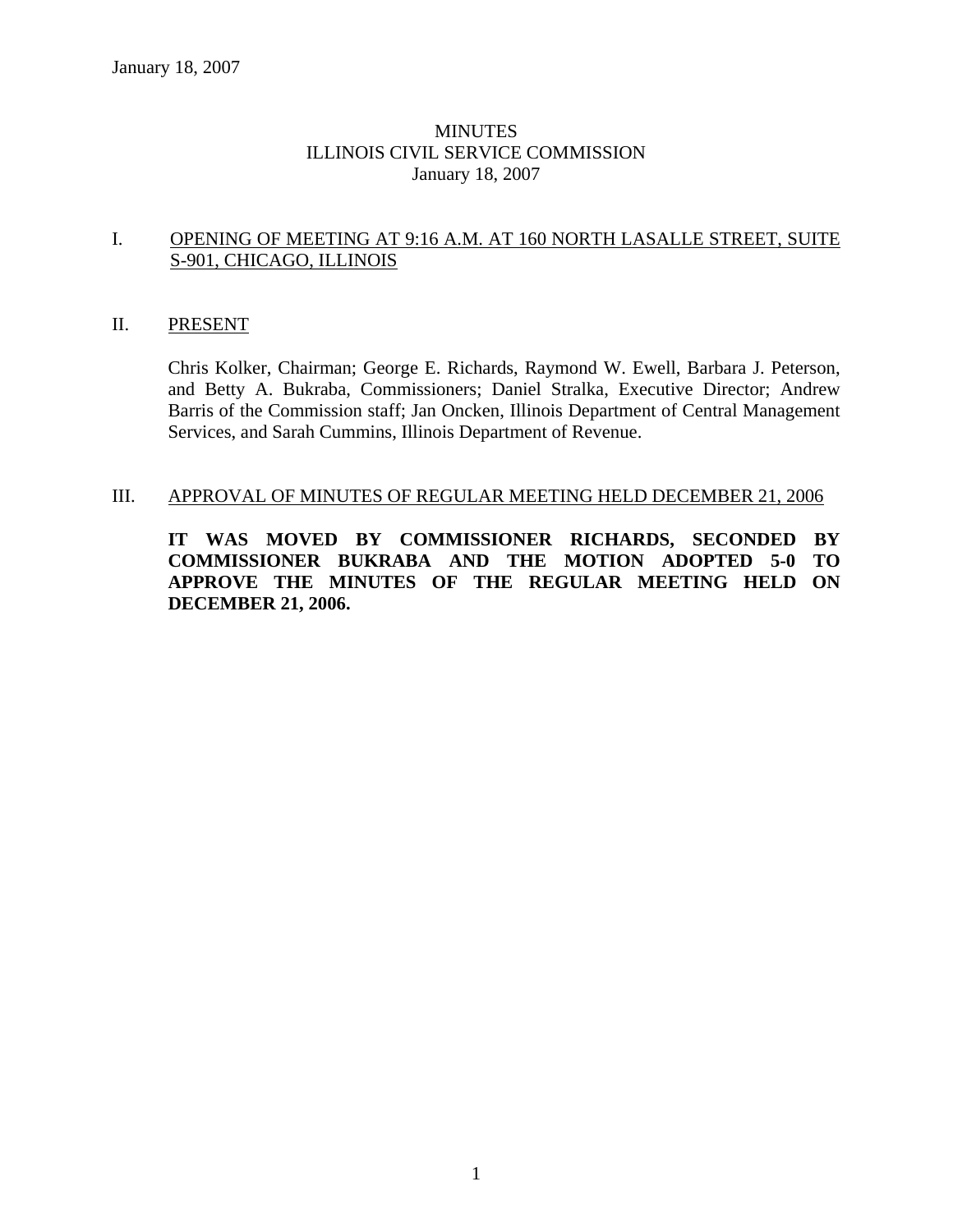#### IV. **EXEMPTIONS UNDER SECTION 4d(3) OF THE PERSONNEL CODE**

# A. Report on Exempt Positions

|                                          | Total     | Number of Exempt |
|------------------------------------------|-----------|------------------|
| <u>Agency</u>                            | Employees | Positions        |
|                                          |           |                  |
|                                          |           |                  |
|                                          |           |                  |
|                                          |           |                  |
|                                          |           |                  |
|                                          |           |                  |
|                                          |           |                  |
|                                          |           |                  |
|                                          |           |                  |
|                                          |           |                  |
|                                          |           |                  |
|                                          |           |                  |
|                                          |           |                  |
|                                          |           |                  |
|                                          |           |                  |
|                                          |           |                  |
| Environmental Protection Agency 1,084 18 |           |                  |
|                                          |           |                  |
|                                          |           |                  |
|                                          |           |                  |
|                                          |           |                  |
|                                          |           |                  |
|                                          |           |                  |
|                                          |           |                  |
|                                          |           |                  |
|                                          |           |                  |
|                                          |           |                  |
|                                          |           |                  |
|                                          |           |                  |
|                                          |           |                  |
|                                          |           |                  |
|                                          |           |                  |
|                                          |           |                  |
|                                          |           |                  |
|                                          |           |                  |
|                                          |           |                  |
|                                          |           |                  |
|                                          |           |                  |
|                                          |           |                  |
|                                          |           |                  |
|                                          |           |                  |
|                                          |           |                  |
|                                          |           |                  |
|                                          |           |                  |
|                                          |           |                  |
|                                          |           |                  |
|                                          |           |                  |
|                                          |           |                  |
|                                          |           |                  |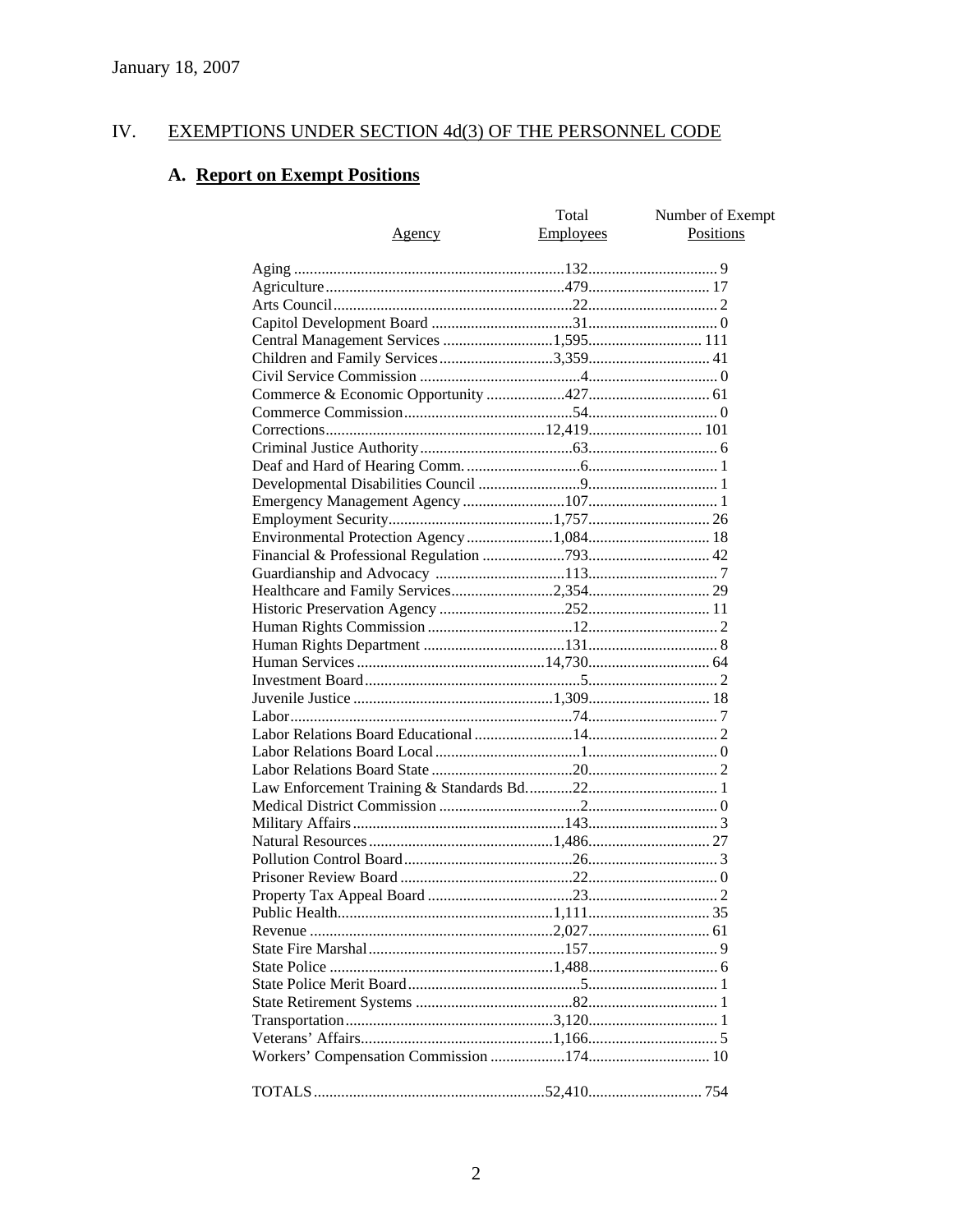### **B. Governing Rule - Jurisdiction B Exemptions**

- a) Before a position shall qualify for exemption from Jurisdiction B under Section 4d(3) of the Personnel Code, the position shall be directly responsible to:
	- 1. The Governor, or
	- 2. A departmental director or assistant director appointed by the Governor, or
	- 3. A board or commission appointed by the Governor, or
	- 4. The head of an agency created by Executive Order, or the director or assistant director of an agency carrying out statutory powers, whose offices are created by the Governor subject to legislative veto under Article V, Section 11, of the Constitution of 1970, which agency head, director, or assistant director may themselves be subject to exemption under Section 4d(3), or
	- 5. In an agency having a statutory assistant director, a deputy director exercising full line authority under the director for all operating entities of the agency, provided the statutory role of assistant director is vacant or is assigned clearly distinct and separate duties from the deputy director and as a colleague to him, or
	- 6. A line position organizationally located between the director and/or assistant director and a subordinate statutorily exempt position(s), provided the position proposed for exemption has line authority over the statutory exempt position(s), or
	- 7. The elected head of an independent agency in the executive, legislative, or judicial branch of government.
- b) If a position meets the above criterion, it must, in addition, be responsible for one or more of the following before it shall be approved as exempt:
	- 1. Directs programs defined by statute and/or departmental, board, or commission policy or possess significant authority when acting in the capacity of a director of programs to bind the agency.
	- 2. Makes decisions in exercising principal responsibility for the determination or execution of policy which fix objectives or state the principles to control action toward operating objectives of one or more divisions, such decisions being subject to review or reversal only by the director, assistant director, board or commission.
	- 3. Participates in the planning and programming of departmental, board, or commission activities, integrating the plans and projections of related divisions, and the scheduling of projected work programs of those agencies.

\* \* \*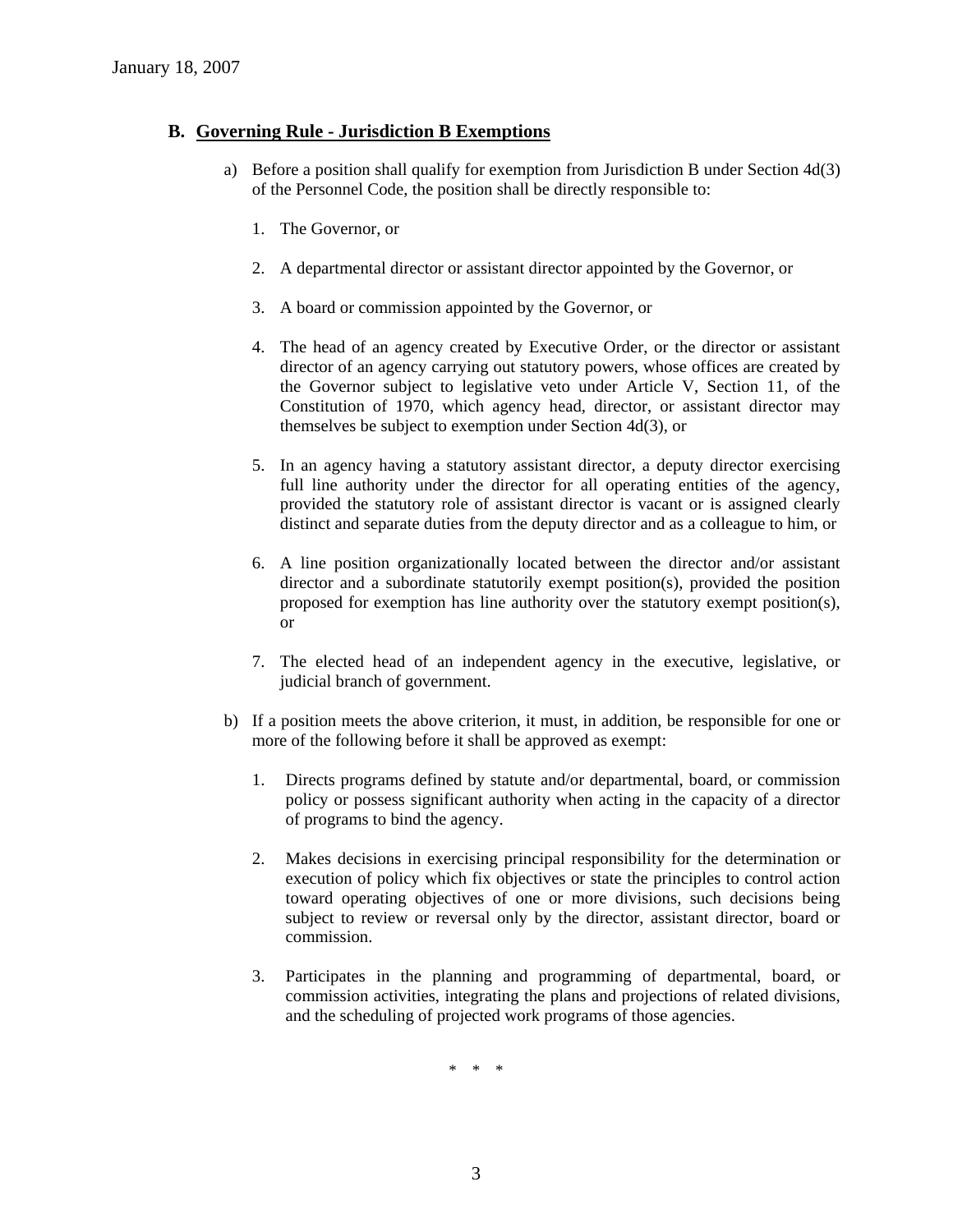### **C. Requests for 4d(3) Exemption**

- With regard to Items C2 and C3, Executive Director Daniel Stralka reported that the Department of Commerce and Economic Opportunity has a total of 8 attorney (legal advisor) positions and is seeking principal policy exemptions for 3. The general counsel position was approved last month and the other two in the areas of litigation management and grant administration were continued to this month. With regard to the litigation management position, this position manages all pending litigation (approximately 50 cases presently) and has signature authority on behalf of the Director to negotiate settlements of these cases. With regard to the grant administration position, this position is responsible for developing and implementing internal processes to ensure all grants (approximately 9700 presently, with over 2100 awards on an annual basis) are in conformance with all statutory and internal agency requirements. Both positions have significant authority directly to the Director and outside the general counsel. For these reasons, Staff recommended approval of the requests.
- With regard to Items D1 through D4, Executive Director Daniel Stralka reported that Commission staff had some concerns with overlapping responsibilities of these requests not only between the two human resources and two fiscal positions, but also with their respective superiors. In addition, Commission staff expressed some concerns that these positions varied from the model presented to the Commission at its July 2006 meeting in conjunction with the initial Shared Services Center exemption requests. The Shared Services Center Director has agreed to meet to discuss these and other issues that may affect principal policy exemptions for these positions as well as those in subordinate agencies. For that reason Staff recommended that Items D1 through D4 be continued.
- With regard to Item E, Executive Director Daniel Stralka reported that this position reports to the Director of the Liquor Control Commission and has as its principal policy responsibility the Commission's budget, a function outside the scope of the Administrative and Regulatory Shared Services Center. For these reasons, Staff recommended approval of the request.
- With regard to Item F, Executive Director Daniel Stralka reported that this request was withdrawn by the agency.
- With regard to Items G1 through G3, Executive Director Daniel Stralka reported that G1 and G2 report to the Director of the Division of Mental Health and have primary responsibility in the area of the transformation of mental health services from a grants-based practice to a fee-based operation. Item G1 has principal policy development and implementation responsibilities for the overall transformation. Item G2 has principal policy responsibilities in the negotiation and management of the Administrative Services Organization contract to implement the transformation. For these reasons, Staff recommended approval of these requests. As questions remained regarding the level of responsibility of the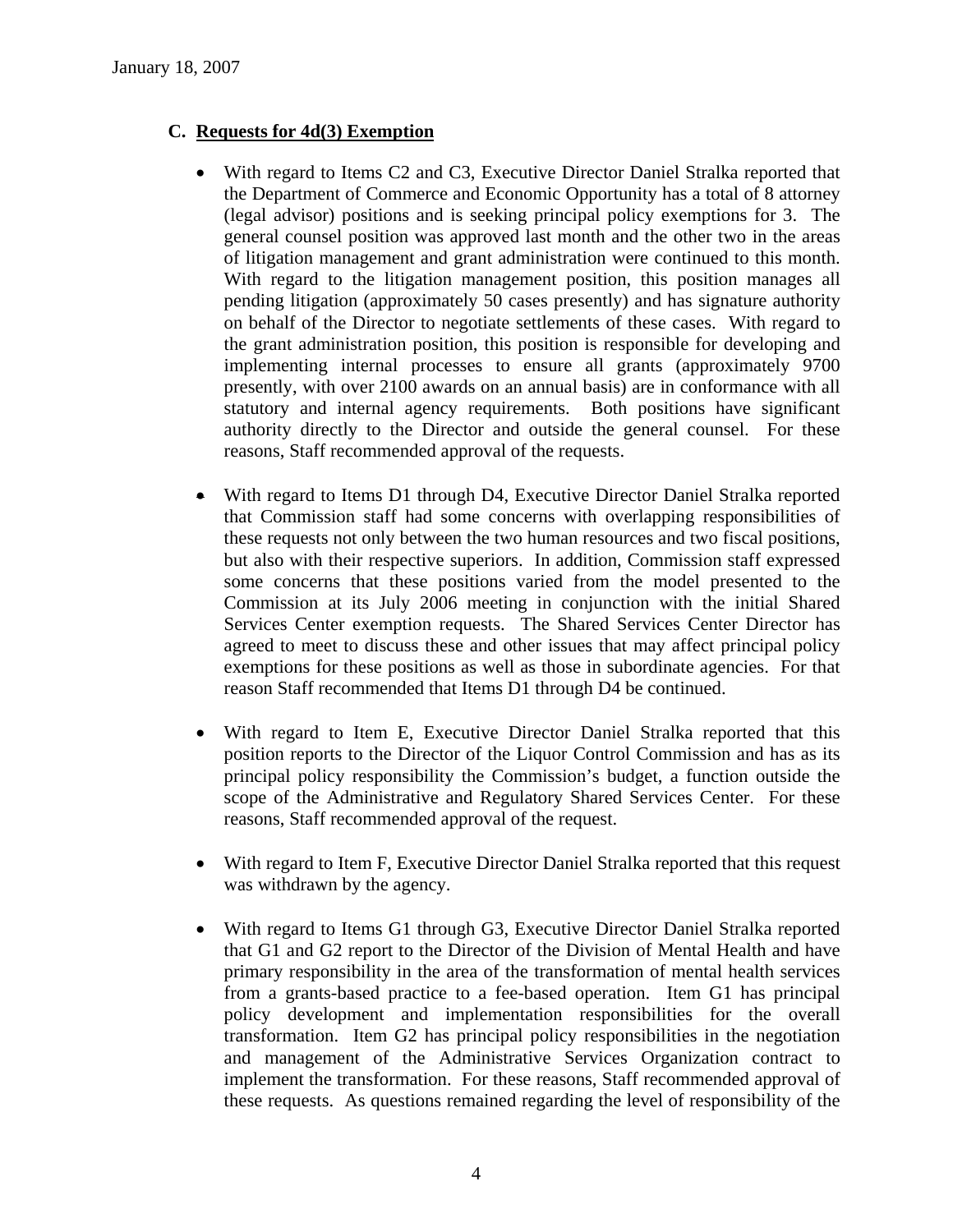Item G3 (Quality Manager) position and Staff was not prepared to recommend approval, the agency requested a continuance to further address Staff concerns. Staff recommended that Item G3 be continued.

• With regard to Item H, Executive Director Daniel Stralka reported that the overlap with the presently exempt Media Administrator position has been eliminated with the clarification of its position responsibilities. For that reason, Staff recommended approval of this request.

### **IT WAS MOVED BY COMMISSIONER RICHARDS, SECONDED BY CHAIRMAN KOLKER AND THE MOTION ADOPTED 5-0 TO GRANT AND CONTINUE THE REQUESTS FOR 4D(3) EXEMPTION FOR THE FOLLOWING POSITIONS:**

#### **The following 4d(3) exemption requests were granted on January 18, 2007:**

Item C2: Illinois Department of Commerce and Economic Opportunity

| <b>Position Number:</b>  | 40070-42-00-040-20-01                            |
|--------------------------|--------------------------------------------------|
| <b>Position Title:</b>   | Senior Public Service Administrator              |
| Bureau/Division:         | Legal Office                                     |
| <b>Functional Title:</b> | Deputy General Counsel/Springfield               |
| Incumbent:               | None                                             |
| Supervisor:              | Chief Legal Counsel (reports to Agency Director) |
| Location:                | <b>Sangamon County</b>                           |

Item C3: Illinois Department of Commerce and Economic Opportunity

| 40070-42-00-040-30-01                            |
|--------------------------------------------------|
| Senior Public Service Administrator              |
| Legal Office                                     |
| Deputy General Counsel/Chicago                   |
| None                                             |
| Chief Legal Counsel (reports to Agency Director) |
| <b>Cook County</b>                               |
|                                                  |

#### Item E: Illinois Department of Revenue

| <b>Position Number:</b>  | 40070-25-73-000-00-01                                  |
|--------------------------|--------------------------------------------------------|
| <b>Position Title:</b>   | Senior Public Service Administrator                    |
| Bureau/Division:         | Fiscal Division, Liquor Control Commission             |
| <b>Functional Title:</b> | Manager, Fiscal Division for Liquor Control Commission |
| Incumbent:               | Mark T. Lewis                                          |
| Supervisor:              | Executive Director, Liquor Control Commission          |
|                          | (reports to Director)                                  |
| Location:                | <b>Cook County</b>                                     |
|                          |                                                        |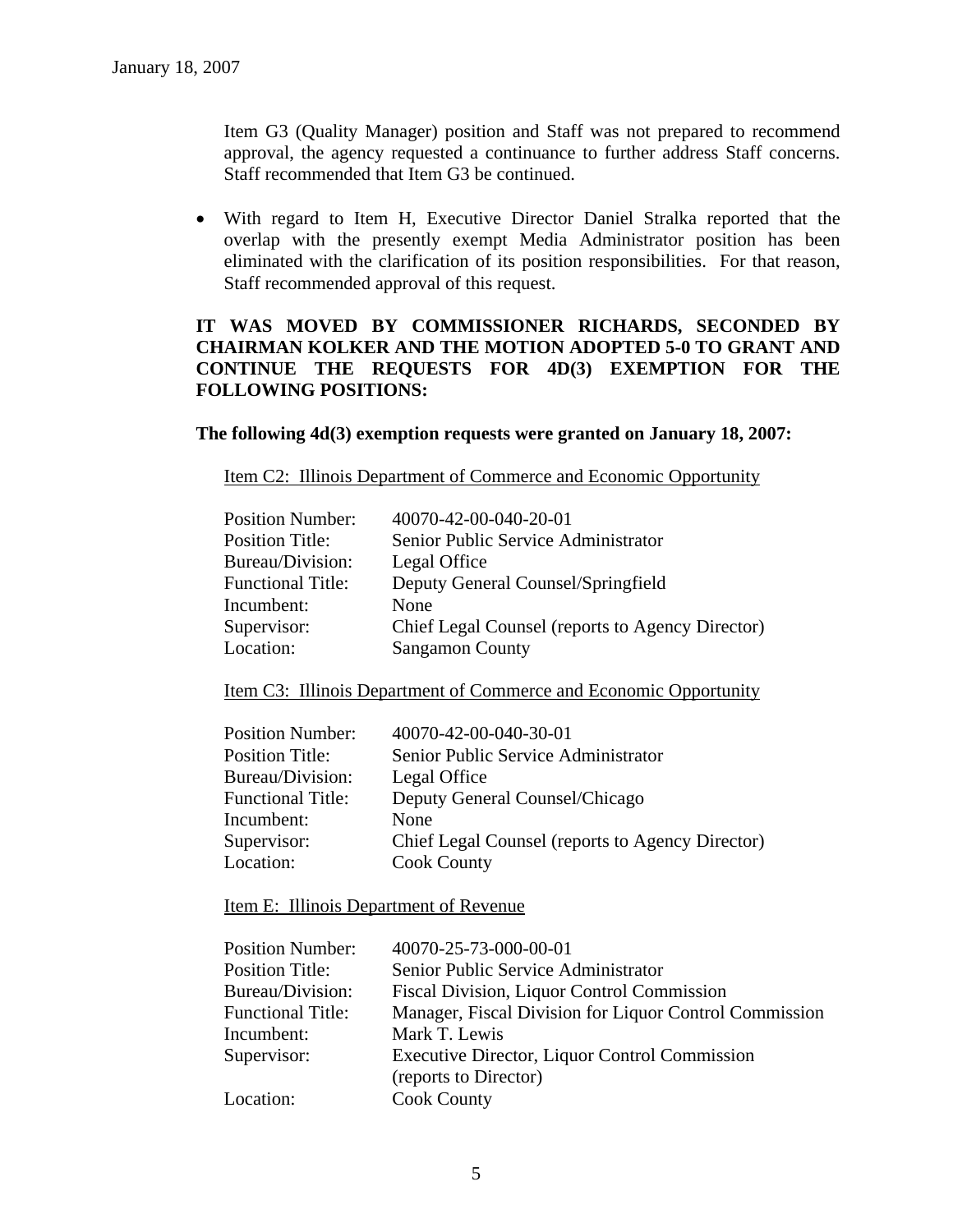### Item G1: Illinois Department of Human Services

| <b>Position Number:</b>  | 40070-10-76-000-10-01                                    |
|--------------------------|----------------------------------------------------------|
| <b>Position Title:</b>   | Senior Public Service Administrator                      |
| Bureau/Division:         | Division of Mental Health                                |
| <b>Functional Title:</b> | <b>System Transformation Administrator</b>               |
| Incumbent:               | None                                                     |
| Supervisor:              | Director, Office of Mental Health (reports to Secretary) |
| Location:                | <b>Cook County</b>                                       |

### Item G2: Illinois Department of Human Services

| 40070-10-76-000-30-01                                    |
|----------------------------------------------------------|
| Senior Public Service Administrator                      |
| Division of Mental Health                                |
| <b>Administrative Services Organization Manager</b>      |
| None                                                     |
| Director, Office of Mental Health (reports to Secretary) |
| <b>Sangamon County</b>                                   |
|                                                          |

### Item H: Illinois Department of Revenue

| Lottery Superintendent (reports to Director) |
|----------------------------------------------|
|                                              |
|                                              |

### **The following 4d(3) exemption requests were continued on January 18, 2007:**

Item D1: Illinois Department of Revenue

| <b>Position Number:</b>  | 40070-25-12-210-00-01                                 |
|--------------------------|-------------------------------------------------------|
| <b>Position Title:</b>   | Senior Public Service Administrator                   |
| Bureau/Division:         | Administrative and Regulatory Shared Services Center  |
| <b>Functional Title:</b> | Human Resources Strategic Manager                     |
| Incumbent:               | None                                                  |
| Supervisor:              | Human Resources Director (reports to Shared Services  |
|                          | Center Director, who in turn reports to the Governor) |
| Location:                | <b>Sangamon County</b>                                |
|                          |                                                       |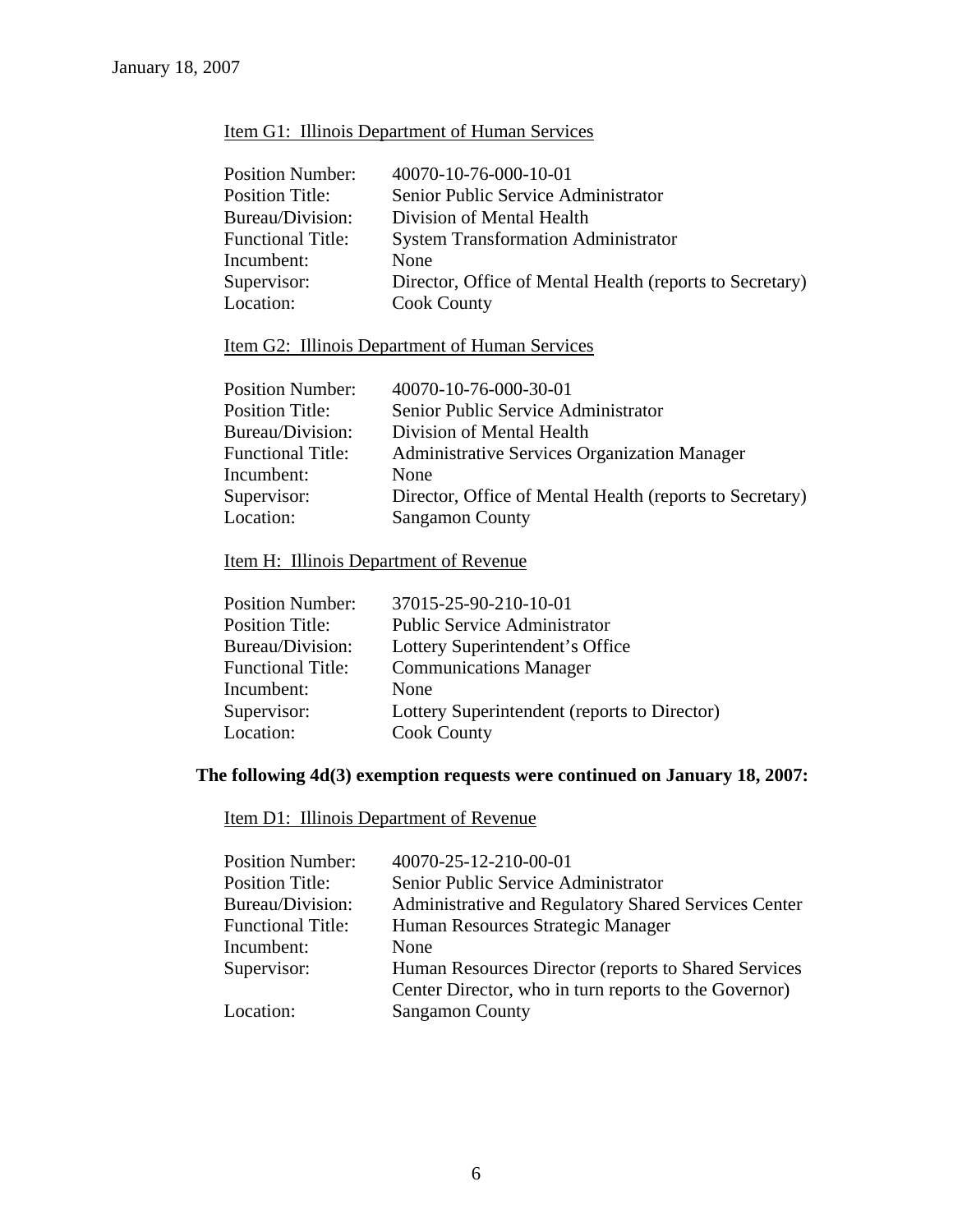## Item D2: Illinois Department of Revenue

| <b>Position Number:</b>  | 40070-25-12-220-00-01                                 |
|--------------------------|-------------------------------------------------------|
| <b>Position Title:</b>   | Senior Public Service Administrator                   |
| Bureau/Division:         | Administrative and Regulatory Shared Services Center  |
| <b>Functional Title:</b> | Human Resources Functional Manager                    |
| Incumbent:               | None                                                  |
| Supervisor:              | Human Resources Director (reports to Shared Services  |
|                          | Center Director, who in turn reports to the Governor) |
| Location:                | <b>Sangamon County</b>                                |
|                          |                                                       |

### Item D3: Illinois Department of Revenue

| <b>Position Number:</b>  | 40070-25-12-310-00-01                                    |
|--------------------------|----------------------------------------------------------|
| <b>Position Title:</b>   | Senior Public Service Administrator                      |
| Bureau/Division:         | Administrative and Regulatory Shared Services Center     |
| <b>Functional Title:</b> | <b>Fiscal Strategic Manager</b>                          |
| Incumbent:               | None                                                     |
| Supervisor:              | Chief Fiscal Officer (reports to Shared Services Center) |
|                          | Director, who in turn reports to the Governor)           |
| Location:                | <b>Sangamon County</b>                                   |
|                          |                                                          |

## Item D4: Illinois Department of Revenue

| <b>Position Number:</b>  | 40070-25-12-320-00-01                                    |
|--------------------------|----------------------------------------------------------|
| <b>Position Title:</b>   | Senior Public Service Administrator                      |
| Bureau/Division:         | Administrative and Regulatory Shared Services Center     |
| <b>Functional Title:</b> | <b>Fiscal Functional Manager</b>                         |
| Incumbent:               | None                                                     |
| Supervisor:              | Chief Fiscal Officer (reports to Shared Services Center) |
|                          | Director, who in turn reports to the Governor)           |
| Location:                | <b>Sangamon County</b>                                   |

Item G3: Illinois Department of Human Services

| 40070-10-76-000-40-01                                    |
|----------------------------------------------------------|
| Senior Public Service Administrator                      |
| Division of Mental Health                                |
| <b>Quality Manager</b>                                   |
| None                                                     |
| Director, Office of Mental Health (reports to Secretary) |
| <b>Cook County</b>                                       |
|                                                          |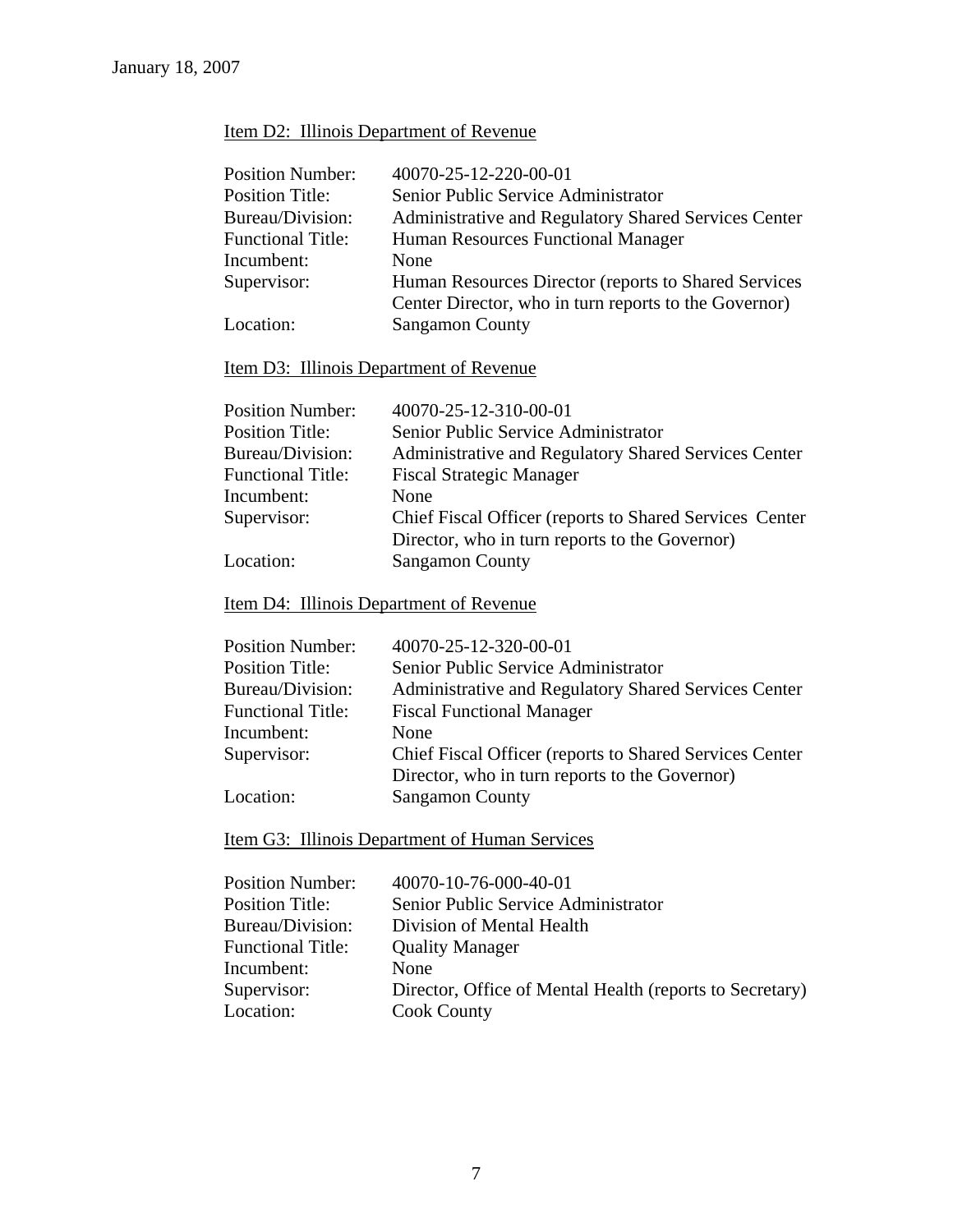### V. CLASS SPECIFICATIONS

#### **The Director of Central Management Services submitted the following class title for revision:**

#### A. Position Title:

Elevator Inspector

Staff Analysis**:** Assistant Executive Director Andrew Barris advised the Commission that the Elevator Inspector class specification allowed for the certification of a Qualified Elevator Inspector only by the National Association of Elevator Safety Authorities (NAESA). Barris advised the Commission that the American Society of Mechanical Engineers actually accredits organizations - such as the NAESA - that provide certification training and testing to candidates. Therefore, the proposed revision substituted the language "Requires certification as a Qualified Elevator Inspector (QEI) by the National Association of Elevator Safety Authorities" with the language "Requires certification as a Qualified Elevator Inspector (ASME QEI-1) from an organization accredited by the American Society of Mechanical Engineers."

### **IT WAS MOVED BY CHAIRMAN KOLKER, SECONDED BY COMMISSIONER PETERSON AND THE MOTION ADOPTED 5-0 TO APPROVE THE REVISION TO THE FOLLOWING CLASS TITLE TO BE EFFECTIVE ON FEBRUARY 1, 2007.**

**Item A: Elevator Inspector** 

**IT WAS MOVED BY CHAIRMAN KOLKER, SECONDED BY COMMISSIONER RICHARDS AND THE MOTION ADOPTED 5-0 TO DISAPPROVE ANY CLASS SPECIFICATIONS RECEIVED BY THE COMMISSION NOT CONTAINED IN THIS REPORT TO ALLOW ADEQUATE STUDY.** 

#### VI. MOTION TO GO INTO EXECUTIVE SESSION

**IT WAS MOVED BY COMMISSIONER RICHARDS, SECONDED BY COMMISSIONER EWELL AND BY ROLL CALL VOTE THE MOTION ADOPTED 5-0 TO HOLD AN EXECUTIVE SESSION PURSUANT TO SUBSECTIONS 2(c)(1), 2(c)(4) AND 2(c)(11) OF THE OPEN MEETINGS ACT.** 

| <b>KOLKER</b>   | <b>YES</b> | <b>RICHARDS</b> | YES |
|-----------------|------------|-----------------|-----|
| <b>PETERSON</b> | YES        | <b>EWELL</b>    | YES |
| <b>BUKRABA</b>  | YES        |                 |     |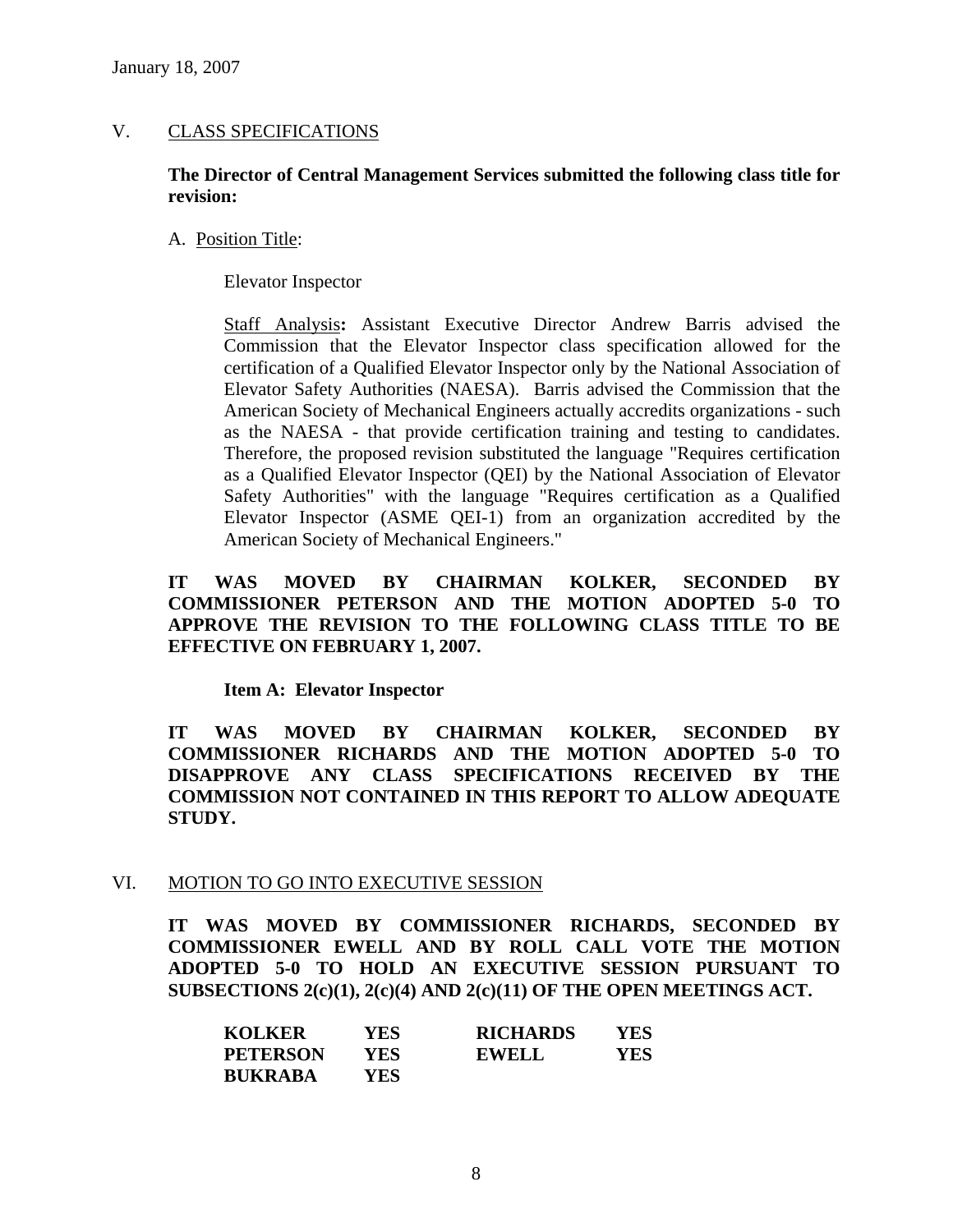#### VII. RECONVENE MEETING

Upon due and proper notice the regular meeting of the Illinois Civil Service Commission was reconvened at 160 North LaSalle Street, Suite S-901, Chicago, Illinois at 10:05 a.m.

#### PRESENT

Chris Kolker, Chairman; George E. Richards, Raymond W. Ewell, Barbara J. Peterson, and Betty A. Bukraba, Commissioners; Daniel Stralka, Executive Director; and Andrew Barris of the Commission staff.

### VIII. NON-MERIT APPOINTMENT REPORT

The Personnel Code permits non-merit appointments for a limited period of time, i.e., emergency appointments shall not exceed 60 days and shall not be renewed, and positions shall not be filled on a temporary or provisional basis for more than six months out of any twelve-month period. Consecutive non-merit appointments are not violative of the Code, however, they do present a possible evasion of merit principles and should be monitored. Set forth below is the number of consecutive non-merit appointments made by each department. These statistics are from the Department of Central Management Services' Consecutive Non-Merit Report.

| Agency                                 | 11/30/06         | 12/31/06         | 12/31/05       |
|----------------------------------------|------------------|------------------|----------------|
| Aging                                  |                  | 0                |                |
| Agriculture                            |                  | $\overline{2}$   | 3              |
| Arts Council                           |                  |                  |                |
| <b>Central Management Services</b>     | $\mathfrak{D}$   | $\overline{2}$   | 4              |
| <b>Children and Family Services</b>    | 6                | 7                |                |
| Commerce and Economic Opportunity      |                  | $\boldsymbol{0}$ |                |
| <b>Emergency Management Agency</b>     | $\left( \right)$ | 0                |                |
| <b>Environmental Protection Agency</b> | $\theta$         | 0                |                |
| <b>Healthcare and Family Services</b>  |                  | 9                |                |
| <b>Human Services</b>                  | 3                | 3                | 3              |
| <b>Natural Resources</b>               | 17               | 21               | 23             |
| <b>State Fire Marshal</b>              |                  | 0                |                |
| <b>State Retirement Systems</b>        |                  |                  |                |
| Transportation                         |                  | 45               | 37             |
| Veterans' Affairs                      |                  | 3                | $\overline{2}$ |
| Totals                                 | 47               | 94               | 92             |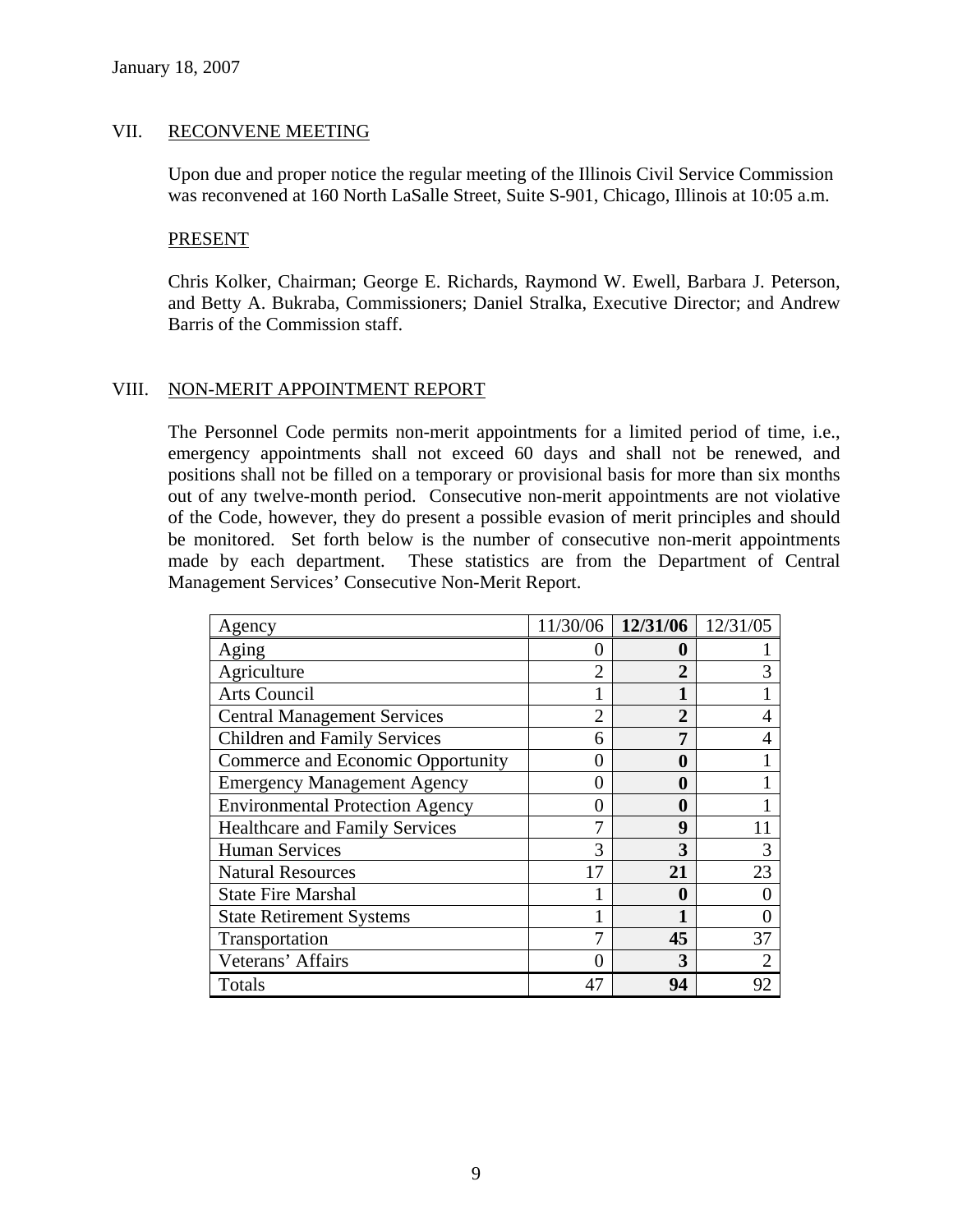### IX. PUBLICLY ANNOUNCED DECISIONS RESULTING FROM APPEAL

### • **DISCHARGE APPEAL**

#### **DA-5-07**

| <b>Employee</b> | Michael K. Hogan        | <b>Appeal Date</b>   | 8/29/06              |
|-----------------|-------------------------|----------------------|----------------------|
| Agency          | DOC                     | <b>Decision Date</b> | 1/05/07              |
| Type            | Discharge               | <b>ALJ</b>           | <b>Andrew Barris</b> |
| Change(s)       | Tested positive for THC | Recommended          | Charges not proven.  |
|                 | (marijuana) in random   | Decision             |                      |
|                 | drug test               |                      |                      |

### **IT WAS MOVED BY COMMISSIONER PETERSON, SECONDED BY COMMISSIONER EWELL AND BY UNANIMOUS VOTE THE MOTION ADOPTED TO REMAND THIS MATTER TO THE ADMINISTRATIVE LAW JUDGE FOR THE PURPOSE OF TAKING ADDITIONAL EVIDENCE.**

### X. APPEALS TERMINATED WITHOUT DECISION ON THE MERITS

### • **WITHDRAWN**

**D-17-07**

|        | Employee   Andrea Cobb                   | <b>Appeal Date</b>      | 12/13/06                                               |
|--------|------------------------------------------|-------------------------|--------------------------------------------------------|
| Agency | <b>DHS</b>                               | <b>Decision Date</b>    | 12/26/06                                               |
| Type   | Demotion                                 | ALJ                     | <b>Andrew Barris</b>                                   |
|        | $\Box$ Charge(s) $\Box$ Demoted unfairly | Recommended<br>Decision | Withdrawn; dismissed subject to<br>Commission approval |

### **IT WAS MOVED BY COMMISSIONER RICHARDS, SECONDED BY CHAIRMAN KOLKER, AND BY ROLL CALL VOTE OF 5-0 THE MOTION ADOPTED TO APPROVE AND ADOPT THE DISMISSAL OF THE APPEAL.**

| <b>KOLKER</b>   | YES  | <b>RICHARDS</b> | YES |
|-----------------|------|-----------------|-----|
| <b>PETERSON</b> | YES. | <b>EWELL</b>    | YES |
| <b>BUKRABA</b>  | YES. |                 |     |